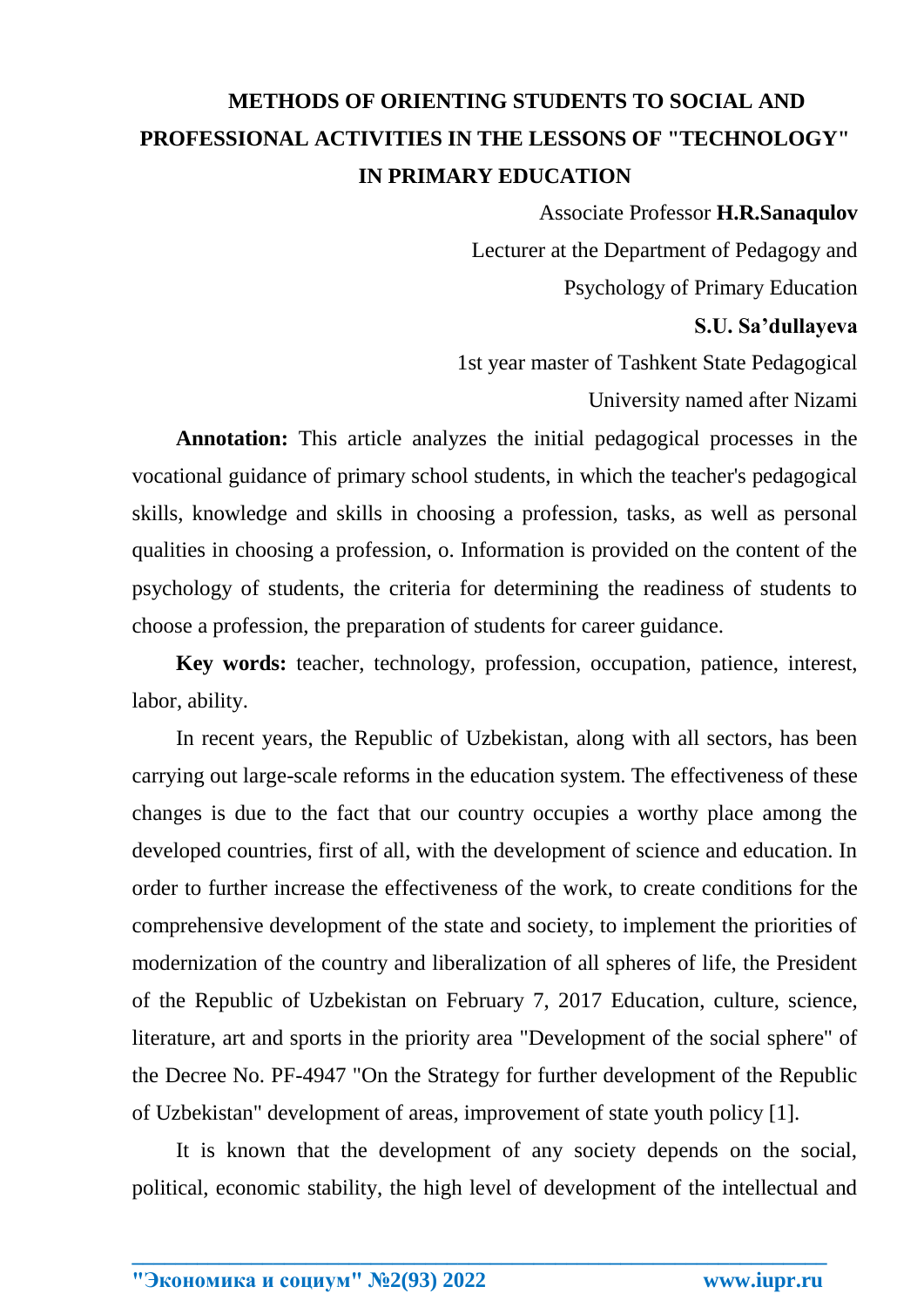moral potential of its citizens. After all, the national issue of training plays an important role in the spiritual renewal of our society, the formation of a democratic state governed by the rule of law, ensuring the integration of the world community in the formation of a socially oriented market economy. [5;14].

It should be noted that the contribution of our teachers and educators is invaluable in the development of our children, who today master modern knowledge and professions, foreign languages, step into life with great hope and confidence, and are the backbone of our future. An elementary school teacher not only provides students with an initial knowledge of the world of science, but also guides students in the process. As a result, the student from an early age loves a profession, dreams of it, imagines himself as the owner of that profession. All forms and methods of vocational guidance for primary school students should serve the purposeful career choices of students. Junior high school students are far from choosing a career. However, the process of choosing the right profession among them should be such a basis that the interests, thoughts and intentions of high school students in the profession will later develop on this basis. 'should be. Career guidance for elementary school students in Technology classes requires an individual approach to each of them. It is necessary to take into account the qualities of the student, such as temperament, will, attention, determination to achieve the set goal, initiative, organization, discipline, responsible attitude to the task. In addition, career guidance should take into account the reasons for choosing a profession, the social significance, interests and opportunities of the profession, the level of preparation for the profession, family traditions and the advice of parents, educators.

Occupation - a set of theoretical knowledge, practical skills and abilities necessary for the implementation of labor activity in a particular field as a result of special training and work experience, physical activity, mental abilities and rights (training) ) is a type of [3-56].

The school is the first source of enlightenment to quench one's thirst for knowledge. At school, the student begins to develop as an individual. It is when the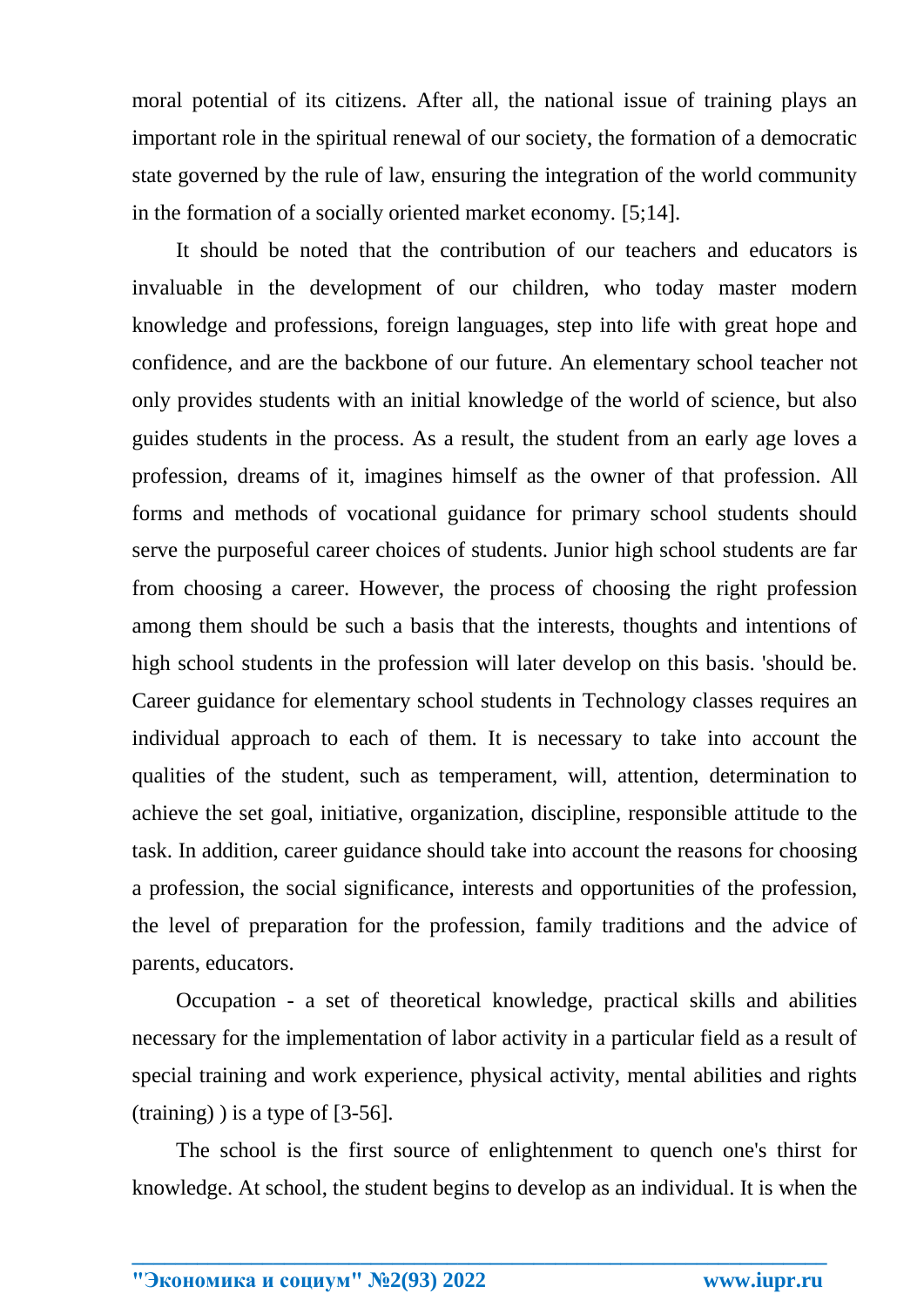first professional feelings arise. These are diligence, understanding and understanding of the need to work, the ability to plan and control their work, proper organization of the workplace, cost-effectiveness, patience, perseverance, the most rational way to perform the task (seven o ' lchab, a person) to be able to choose and save time, and so on. It is necessary to gradually take children to the world of professions, to teach them to aim in this world. The teacher observes in the classroom, talks to the child, and in the process of analyzing the product of the child's activity, notices some of his characteristics, abilities, interests, tendencies, which form these qualities and attributes. All of the above can be a major factor in the career choices of primary school students. Early detection of important professional qualities and qualities in a child and the right choice of profession based on their characteristics can allow them to master it successfully, to achieve high results in work.

The main purpose of forming career concepts in primary school students is to help young people make career choices based on their abilities, interests and inclinations, as well as social needs. In our society, great attention is paid to ensuring that everyone is able to fully demonstrate their abilities, work efficiently, and engage in activities and conditions. It is necessary to teach the student to work, not only to love the work, but to get used to it in such a way that the work is absorbed into his body. Guide them also into the good behaviors and to avoid displaying some profane ones.

The requirements of the State Education Standard for the education of children of primary school age also pay special attention to the fact that children are mature in terms of morality and ability to work. From an early age, children are taught habits such as hard work and respect for the work of others. These habits form the basis of the content of raising a child in a moral, hard-working manner. Minimum requirements for elementary school students in terms of morality and ability to work:

- know the value of adult work;
- self-confidence;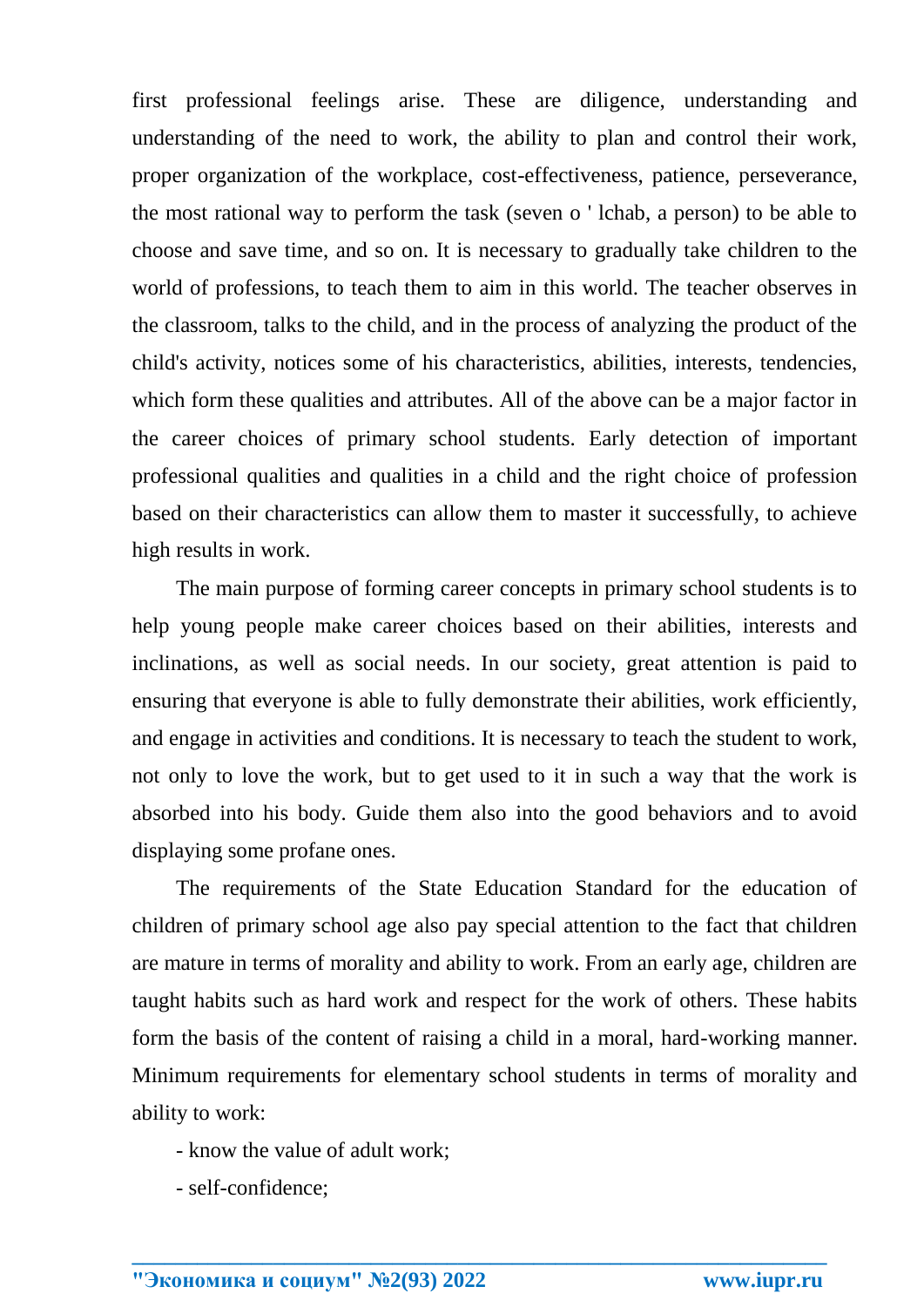- self-service;
- be able to do light work at home or in the school yard;
- assistance to adults working in the neighborhood or on the farm;
- know how to put toys and room furniture in their place;

- Understanding that hard work is a good habit, etc., will serve as a foundation for career choices for primary school students. The purpose of vocational guidance for primary school students is to acquaint them with the work, types of professions, directions and to form in students an interest in professional activities. In them to achieve this

- to get an idea of the world of work and profession;

- Organize conversations and discussions with students on topics such as "Who I am", "My profession", "Choosing a profession - a mirror of life";

- develop self-esteem skills;

- The development of intellectual and emotional will is important.

The honest attitude of children to this age is reflected in the ability to understand its role in life and society, the desire to do any work, nature, the environment, the preservation of its wealth, and so on.

Organize non-traditional travel classes in the primary grades with the school administration to acquaint students with the activities, direction and life of various industry colleges, enterprises, where there are meetings with advanced workers on various topics. should

In conclusion, it is desirable that the primary school teacher of "Technology" work in close cooperation with school psychologists and science teachers. For example, in a technology class, a student can fully express the profession he or she is interested in or is capable of. At the same time, the teacher of this lesson should diagnose the student along with the professional culture of the class teacher. Parents' meetings at the school should be conducted in conjunction with professional staff. This is because the student, in cooperation with his parents, receives information about professions and has the opportunity to choose it. Only when the interaction in the family allows you to fully choose a profession, then the